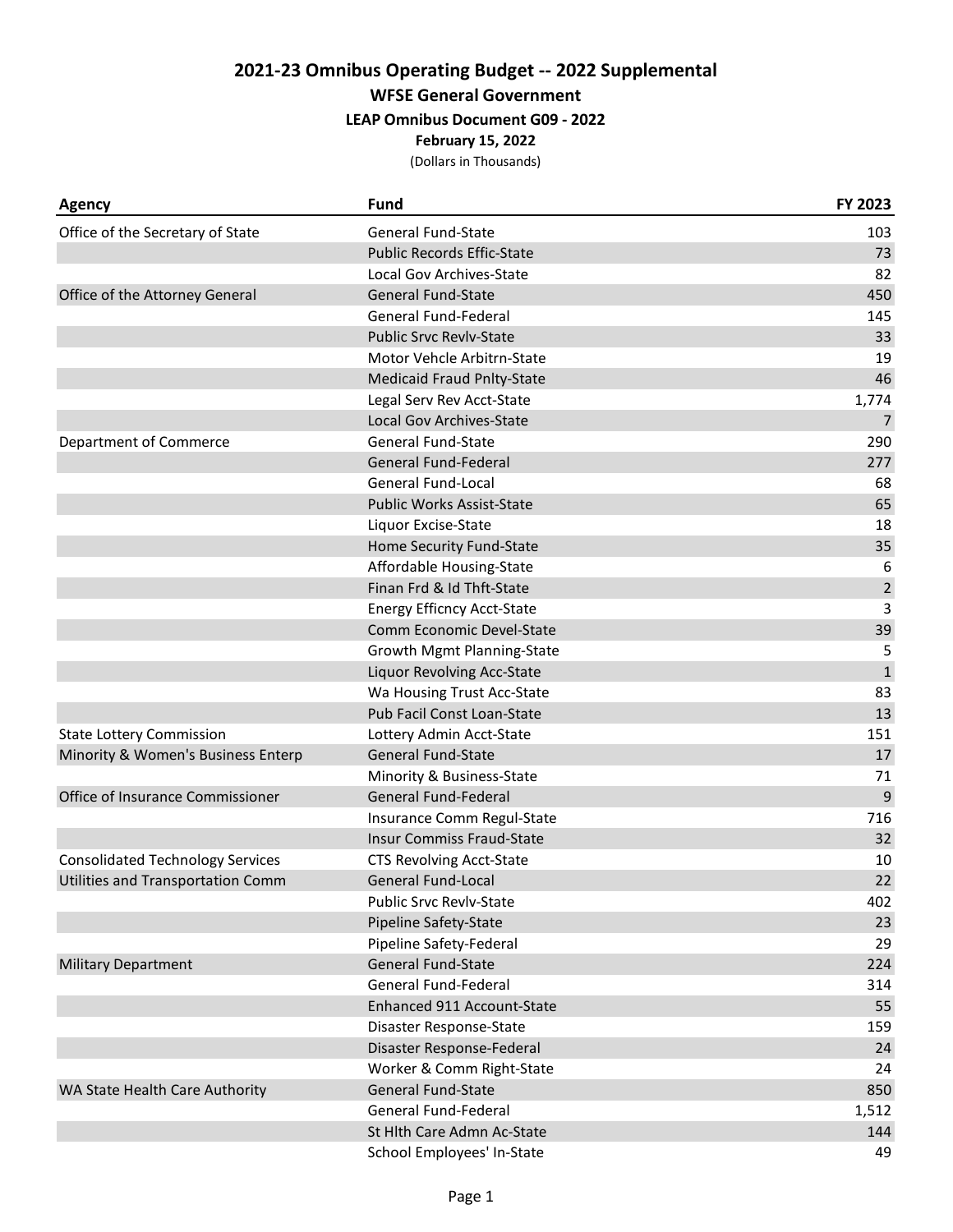**WFSE General Government**

### **LEAP Omnibus Document G09 - 2022**

**February 15, 2022**

| <b>Agency</b>                             | <b>Fund</b>                       | FY 2023         |
|-------------------------------------------|-----------------------------------|-----------------|
| Human Rights Commission                   | <b>General Fund-State</b>         | 36              |
|                                           | General Fund-Federal              | 43              |
| <b>Bd of Industrial Insurance Appeals</b> | <b>Accident Account-State</b>     | 162             |
|                                           | <b>Medical Aid Account-State</b>  | 162             |
| <b>Criminal Justice Training Comm</b>     | <b>General Fund-State</b>         | 159             |
| Department of Labor and Industries        | <b>General Fund-State</b>         | 172             |
|                                           | Asbestos Account-State            | 8               |
|                                           | <b>Electrical License-State</b>   | 176             |
|                                           | Worker & Comm Right-State         | 22              |
|                                           | Constr Regis Inspect-State        | 237             |
|                                           | Public Works Admin-State          | 161             |
|                                           | Mfr Home Install/Trn-State        | 5               |
|                                           | <b>Accident Account-State</b>     | 5,824           |
|                                           | Accident Account-Federal          | 9               |
|                                           | Medical Aid Account-State         | 5,932           |
|                                           | Medical Aid Account-Federal       | 3               |
|                                           | <b>Plumbing Certificate-State</b> | 15              |
|                                           | Pressure Systems Saf-State        | 72              |
| Department of Health                      | General Fund-State                | 1,195           |
|                                           | General Fund-Federal              | 2,111           |
|                                           | <b>General Fund-Local</b>         | 783             |
|                                           | Health Prfessns Acct-State        | 1,937           |
|                                           | <b>Aquatic Lands Acct-State</b>   | $\overline{2}$  |
|                                           | Emer Med/Trauma Care-State        | 15              |
|                                           | Safe Drink Wtr Acct-State         | 63              |
|                                           | Drinking Water Assis-Federal      | 169             |
|                                           | Water Works Op Cert-State         | 9               |
|                                           | Drinking Water Asst-State         | 9               |
|                                           | Site Closure Account-State        | $\overline{2}$  |
|                                           | <b>Biotoxin Account-State</b>     | 17              |
|                                           | <b>Medicaid Fraud Pnlty-State</b> | 13              |
|                                           | Med Test Site Licen-State         | 26              |
|                                           | Youth Tobacco/Vapor-State         | $6\phantom{1}6$ |
|                                           | <b>Model Toxics Oper-State</b>    | 53              |
|                                           | Dedicated Marijuana-State         | 52              |
|                                           | Public Health Supp-Local          | 26              |
|                                           | <b>Accident Account-State</b>     | $\overline{7}$  |
|                                           | Medical Aid Account-State         | 2               |
| Department of Veterans' Affairs           | <b>General Fund-State</b>         | 2,567           |
| Children, Youth, and Families             | <b>General Fund-State</b>         | 13,197          |
|                                           | General Fund-Federal              | 3,070           |
|                                           | General Fund-Local                |                 |
|                                           | <b>Education Legacy T A-State</b> | 15              |
|                                           | Home Visiting Svcs-State          | 39              |
| <b>Department of Corrections</b>          | General Fund-State                | 6,862           |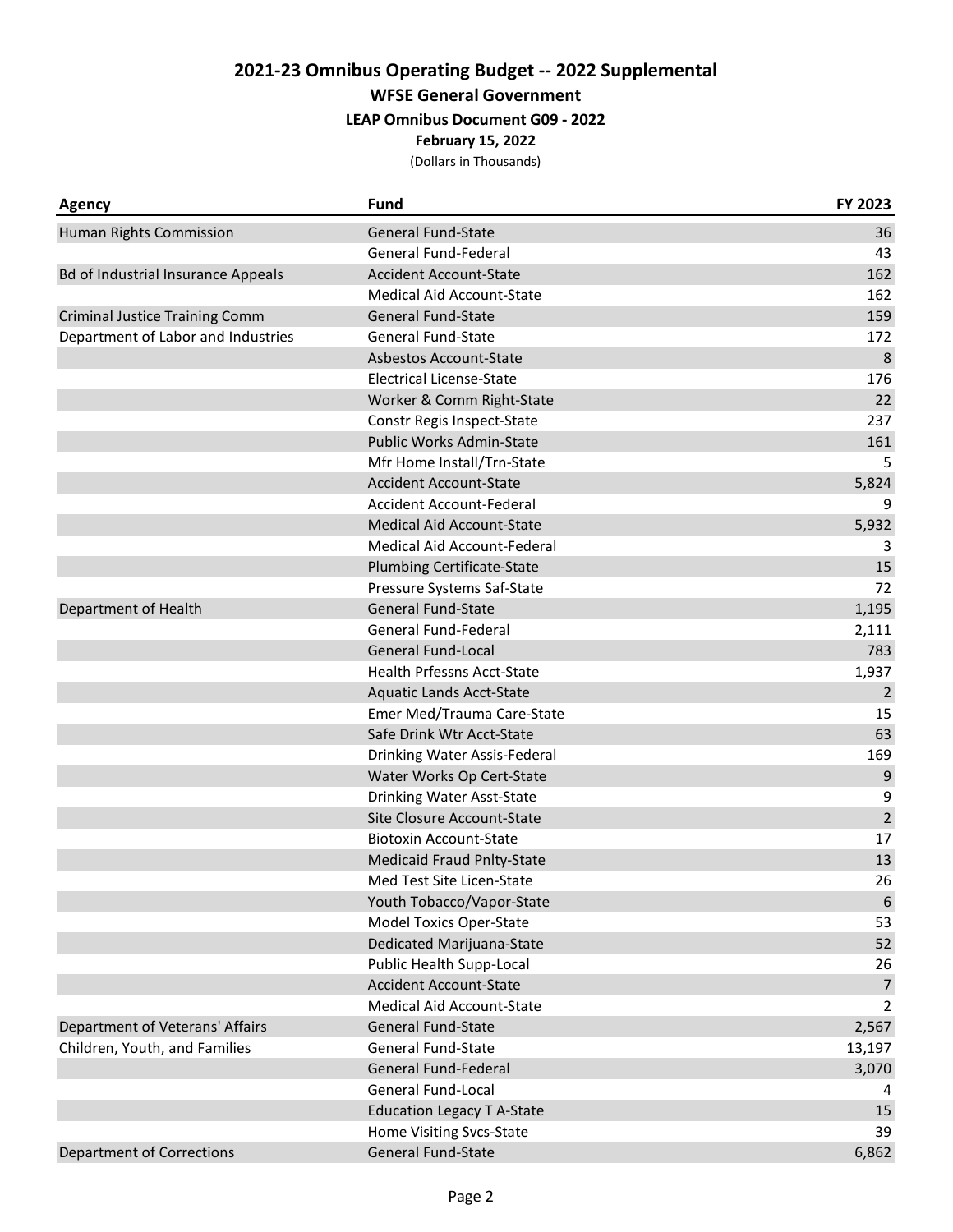**WFSE General Government**

#### **LEAP Omnibus Document G09 - 2022**

**February 15, 2022**

| <b>Agency</b>                          | <b>Fund</b>                       | FY 2023        |
|----------------------------------------|-----------------------------------|----------------|
| Dept of Services for the Blind         | <b>General Fund-State</b>         | 330            |
| <b>Employment Security Department</b>  | <b>General Fund-Federal</b>       | 744            |
|                                        | <b>General Fund-Local</b>         | 259            |
|                                        | Unemploy Comp Admin-Federal       | 4,609          |
|                                        | Admin Contingen Acct-State        | 68             |
|                                        | <b>Employment Service-State</b>   | 669            |
|                                        | Fam Med Lv Insurance-State        | 1,123          |
| Dept of Social and Health Services     | <b>General Fund-State</b>         | 40,307         |
|                                        | General Fund-Federal              | 19,468         |
| Department of Ecology                  | <b>General Fund-State</b>         | 741            |
|                                        | General Fund-Federal              | 764            |
|                                        | <b>General Fund-Local</b>         | 203            |
|                                        | <b>Reclamation Acct-State</b>     | 44             |
|                                        | <b>Flood Control Assist-State</b> | 32             |
|                                        | Waste Reduct/Recycle-State        | 140            |
|                                        | Wood Stove Education-State        | $\overline{4}$ |
|                                        | Worker & Comm Right-State         | 24             |
|                                        | <b>Water Quality Permit-State</b> | 669            |
|                                        | Underground Storage-State         | 70             |
|                                        | <b>Biosolids Prmt Acct-State</b>  | 41             |
|                                        | Hazardous Waste-State             | 100            |
|                                        | Radioactive Mixed-State           | 307            |
|                                        | Air Poll Contr Acct-State         | 62             |
|                                        | Oil Spill Prevn Acct-State        | 116            |
|                                        | Air Oper Permit Acct-State        | 59             |
|                                        | <b>Model Toxics Oper-State</b>    | 2,936          |
|                                        | Dedicated Marijuana-State         | 14             |
|                                        | Water Poll Ctrl Adm-State         | 58             |
| <b>State Parks and Recreation Comm</b> | <b>General Fund-State</b>         | 509            |
|                                        | <b>General Fund-Federal</b>       | 33             |
|                                        | <b>Winter Recreation-State</b>    | $\overline{7}$ |
|                                        | ORV/NonHiwy Veh Acct-State        | $\overline{7}$ |
|                                        | Snowmobile Account-State          | 8              |
|                                        | Parks Renewal Acct-State          | 2,187          |
| Recreation and Conservation Office     | General Fund-Federal              | 29             |
|                                        | <b>Aquatic Lands Acct-State</b>   | 4              |
|                                        | <b>Recreation Resources-State</b> | 95             |
|                                        | NOVA Program Account-State        | 11             |
| Dept of Fish and Wildlife              | <b>General Fund-State</b>         | 278            |
|                                        | General Fund-Federal              | 37             |
|                                        | General Fund-Local                | 16             |
|                                        | ORV/NonHiwy Veh Acct-State        | 13             |
|                                        | <b>Aquatic Lands Acct-State</b>   | 14             |
|                                        | Recreatnl Fish Enhan-State        | $\overline{2}$ |
|                                        | Lim Fish & Wildlife-State         | 104            |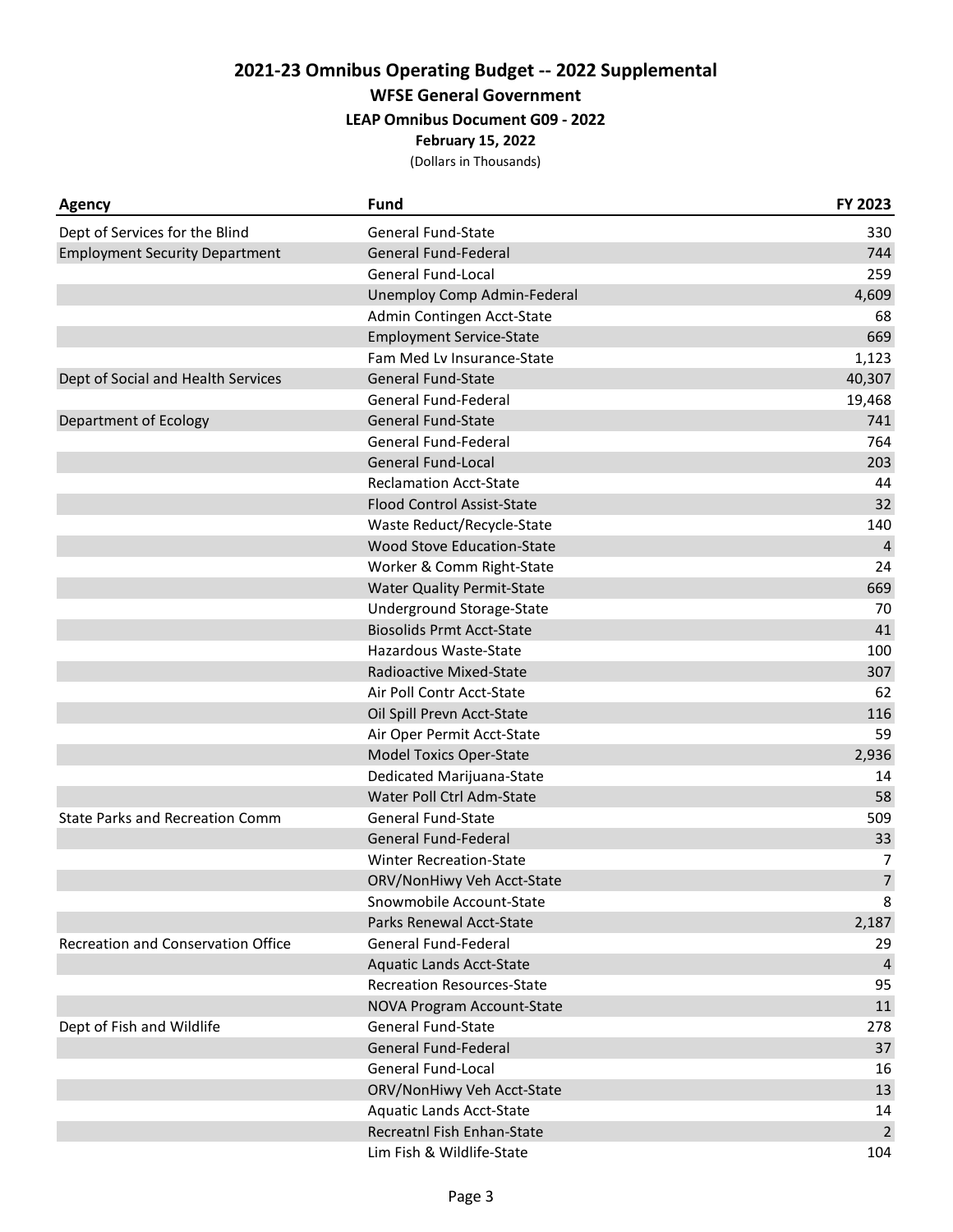**WFSE General Government**

**LEAP Omnibus Document G09 - 2022**

**February 15, 2022**

| Agency                              | <b>Fund</b>                       | FY 2023        |
|-------------------------------------|-----------------------------------|----------------|
|                                     | Fish Wildlife Consv-State         | 379            |
| Department of Natural Resources     | <b>General Fund-State</b>         | 487            |
|                                     | General Fund-Federal              | 38             |
|                                     | <b>General Fund-Local</b>         | 2              |
|                                     | Forest Development-State          | 210            |
|                                     | ORV/NonHiwy Veh Acct-State        | 24             |
|                                     | Surveys & Maps Acct-State         | $\overline{7}$ |
|                                     | Aquatic Lands Acct-State          | 79             |
|                                     | Res Mgmt Cost Acct-State          | 526            |
|                                     | <b>Surface Mining Recl-State</b>  | 34             |
|                                     | Forest & Fish Suppt-State         | 75             |
|                                     | <b>Forest Practices App-State</b> | 15             |
|                                     | Air Poll Contr Acct-State         | $\sqrt{4}$     |
|                                     | NOVA Program Account-State        | 3              |
|                                     | Derelict Vessel Rmv-State         | $\overline{4}$ |
|                                     | Agric College Trst-State          | 14             |
| Department of Agriculture           | <b>General Fund-State</b>         | 67             |
|                                     | General Fund-Federal              | 4              |
|                                     | <b>Aquatic Lands Acct-State</b>   | 14             |
| Washington State Patrol             | <b>General Fund-State</b>         | 982            |
|                                     | General Fund-Federal              | 14             |
|                                     | Death Investigations-State        | 116            |
|                                     | <b>Cnty Criminal Justic-State</b> | 25             |
|                                     | <b>Munic Criminal Justi-State</b> | 13             |
|                                     | Fire Serv Trng Acct-State         | 46             |
|                                     | <b>Fngrprint ID Account-State</b> | 201            |
|                                     | <b>Model Toxics Oper-State</b>    | 9              |
|                                     | Dedicated Marijuana-State         | 4              |
| Department of Licensing             | <b>General Fund-State</b>         | 126            |
|                                     | Architects' License-State         | 19             |
|                                     | Real Estate Cmsn-State            | 210            |
|                                     | Uniform Commer Code-State         | 32             |
|                                     | Real Est App C Acct-State         | 29             |
|                                     | <b>Business Professions-State</b> | 378            |
| State School for the Blind          | <b>General Fund-State</b>         | 265            |
| Deaf and Hard of Hearing Youth      | General Fund-State                | 468            |
| Workforce Trng & Educ Coord Board   | <b>General Fund-State</b>         | 37             |
|                                     | General Fund-Federal              | 32             |
| Washington State Arts Commission    | <b>General Fund-State</b>         | 30             |
|                                     | General Fund-Federal              | $\overline{2}$ |
| Washington State Historical Society | General Fund-State                | 128            |